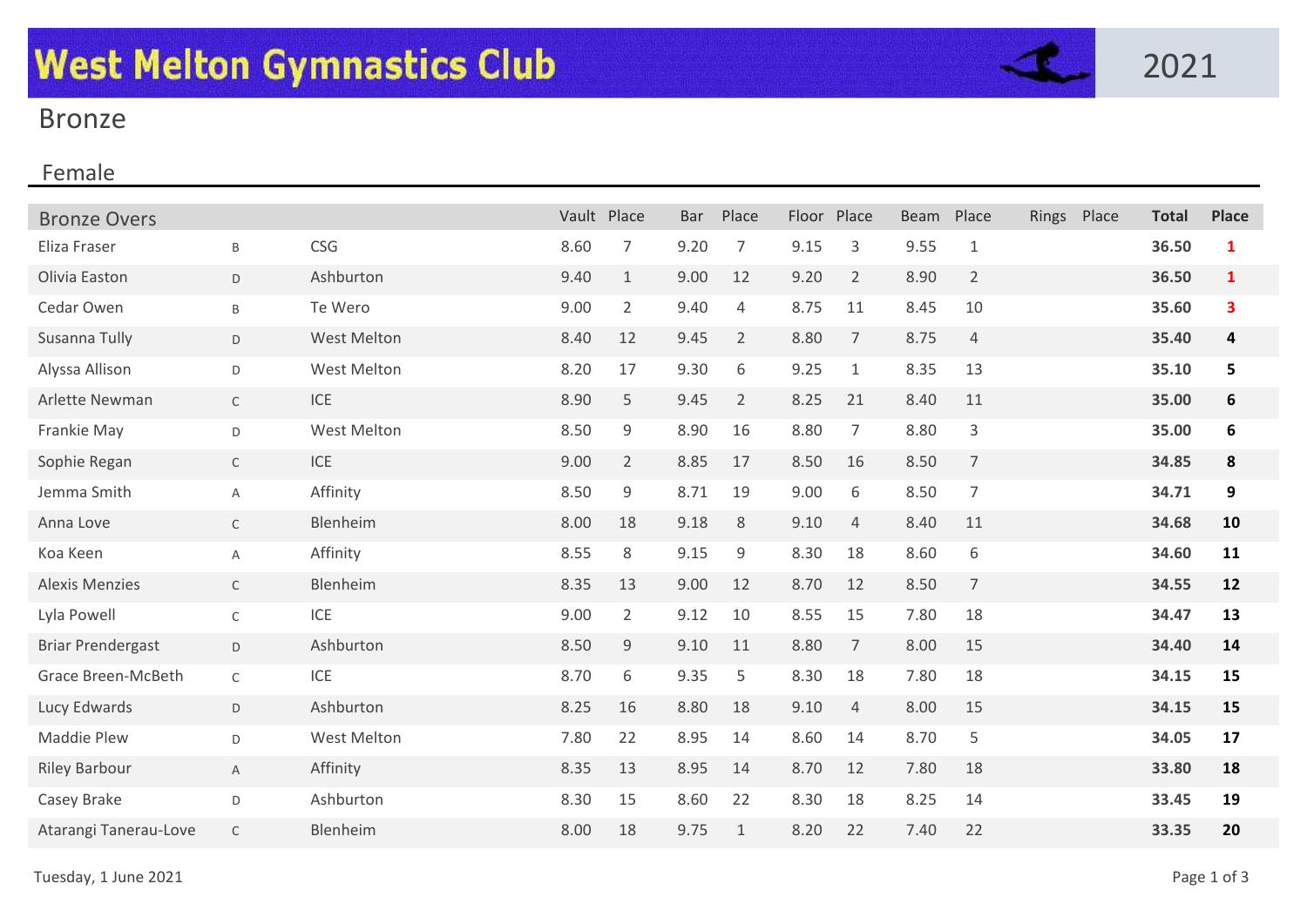## Female

| <b>Bronze Overs</b>     |                |                    | Vault Place |                | <b>Bar</b> | Place          |       | Floor Place    | <b>Beam</b> | Place          |       | Rings Place | <b>Total</b> | <b>Place</b>            |
|-------------------------|----------------|--------------------|-------------|----------------|------------|----------------|-------|----------------|-------------|----------------|-------|-------------|--------------|-------------------------|
| Kyla O'Donoghue         | Α              | Affinity           | 7.90        | 20             | 8.62       | 21             | 8.80  | $\overline{7}$ | 7.80        | 18             |       |             | 33.12        | 21                      |
| <b>Stacey Blackmore</b> | A              | Affinity           | 7.90        | 20             | 8.63       | 20             | 8.50  | 16             | 7.90        | 17             |       |             | 32.93        | 22                      |
| Ella Poulsen            | $\mathsf B$    | CSG                |             |                |            |                |       |                |             |                |       |             |              |                         |
| <b>Holly Husband</b>    | D              | Dynamic            |             |                |            |                |       |                |             |                |       |             |              |                         |
| Meg Dunn                | $\mathsf C$    | ICE                |             |                |            |                |       |                |             |                |       |             |              |                         |
| Ruby McKay              | $\mathsf{A}$   | Hokitika           |             |                |            |                |       |                |             |                |       |             |              |                         |
| Sienna Muir             | Α              | Hokitika           |             |                |            |                |       |                |             |                |       |             |              |                         |
| Sophie Ockwell          | D              | Galaxy             |             |                |            |                |       |                |             |                |       |             |              |                         |
| <b>Bronze Unders</b>    |                |                    | Vault Place |                | <b>Bar</b> | Place          | Floor | Place          | <b>Beam</b> | Place          | Rings | Place       | <b>Total</b> | <b>Place</b>            |
| Imogen Thornhill        | D              | <b>West Melton</b> | 9.35        | $\mathbf{1}$   | 9.50       | 6              | 8.80  | 12             | 9.40        | $\mathbf{1}$   |       |             | 37.05        | $\mathbf{1}$            |
| Sammie Williams         | $\mathsf C$    | Blenheim           | 8.65        | $\overline{7}$ | 9.83       | $\mathbf{1}$   | 9.60  | $\overline{2}$ | 8.90        | 5              |       |             | 36.98        | $\overline{2}$          |
| Alyssa-Rose Coates      | $\mathsf B$    | CSG                | 8.90        | $\overline{2}$ | 9.30       | 11             | 9.15  | 4              | 9.25        | $\overline{2}$ |       |             | 36.60        | 3                       |
| Khloe Spooner           | D              | <b>West Melton</b> | 8.45        | 11             | 9.80       | $\overline{2}$ | 9.70  | $\mathbf{1}$   | 8.55        | $\,8\,$        |       |             | 36.50        | 4                       |
| <b>Brooke Morahan</b>   | $\sf B$        | CSG                | 8.70        | 5              | 9.25       | 14             | 9.15  | 4              | 9.20        | 3              |       |             | 36.30        | 5                       |
| <b>Amelie Hayes</b>     | $\overline{A}$ | Affinity           | 8.40        | 12             | 9.35       | 10             | 8.80  | 12             | 8.95        | $\overline{4}$ |       |             | 35.50        | $\boldsymbol{6}$        |
| Zoe Hurst               | Α              | Affinity           | 8.90        | $\overline{2}$ | 9.30       | 11             | 9.10  | 6              | 8.10        | 19             |       |             | 35.40        | $\overline{\mathbf{z}}$ |
| Isabella Burns          | D              | West Melton        | 8.15        | 22             | 9.40       | 8              | 9.30  | 3              | 8.30        | 13             |       |             | 35.15        | 8                       |
| Isabel Evans            | Β              | CSG                | 8.35        | 16             | 9.51       | 5              | 8.70  | 16             | 8.45        | 10             |       |             | 35.01        | 9                       |
| Evie Nicholls           | A              | Affinity           | 8.20        | 19             | 9.42       | $\overline{7}$ | 8.85  | 11             | 8.40        | 12             |       |             | 34.87        | 10                      |
| <b>Bailey Parish</b>    | B              | Olympia            | 8.50        | 9              | 9.05       | 20             | 8.60  | 20             | 8.70        | $\overline{7}$ |       |             | 34.85        | 11                      |
| Allie Telfer            | $\mathsf B$    | Te Wero            | 7.60        | 29             | 9.28       | 13             | 9.00  | $9\,$          | 8.90        | 5              |       |             | 34.78        | 12                      |
| Azaria Jack             | $\sf B$        | Olympia            | 8.25        | 18             | 9.12       | 18             | 8.80  | 12             | 8.55        | 8              |       |             | 34.72        | 13                      |
| Summer Bowden           | A              | Affinity           | 8.80        | 4              | 9.00       | 21             | 9.10  | 6              | 7.75        | 25             |       |             | 34.65        | 14                      |